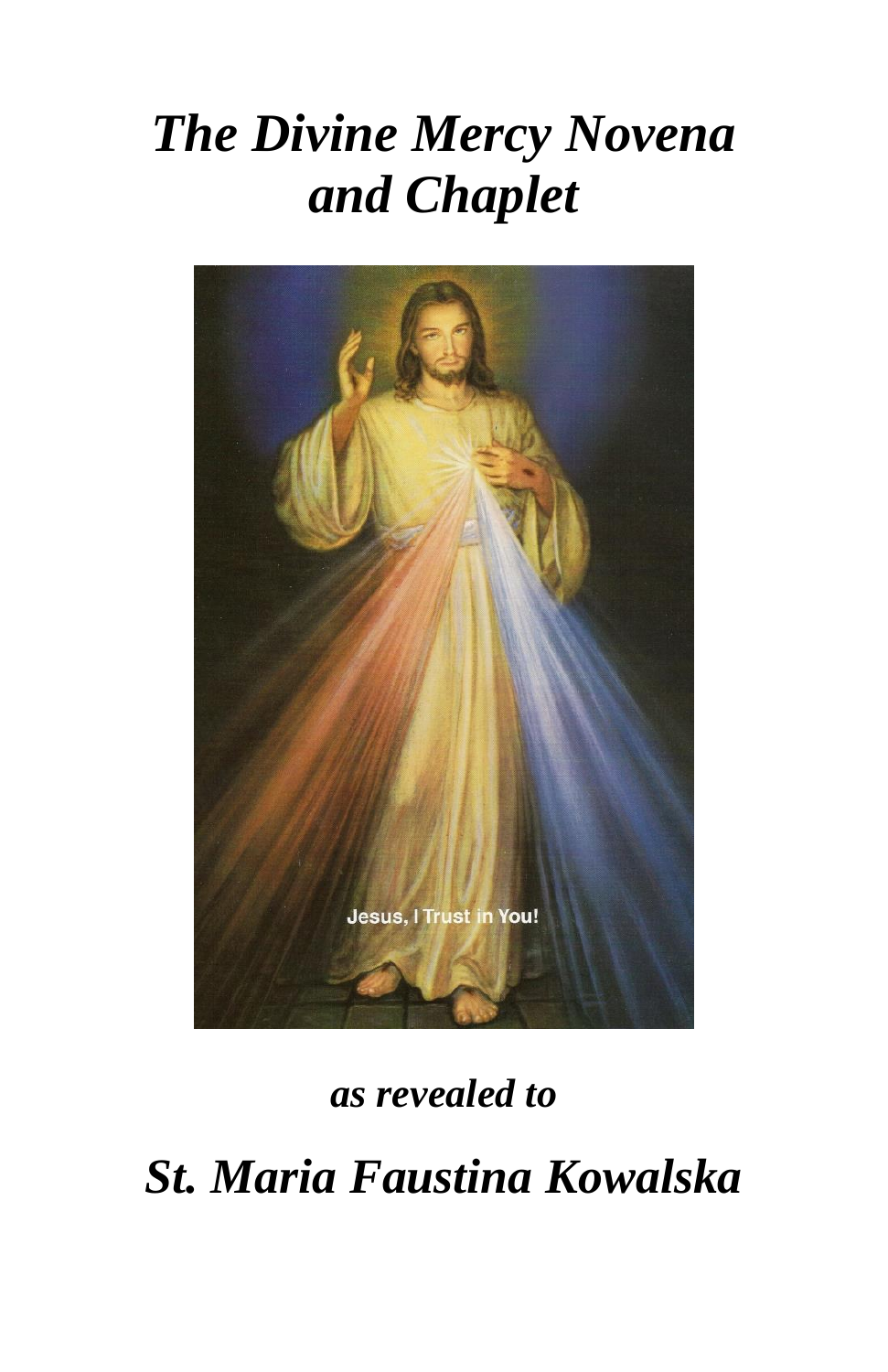

# *THE DIVINE MERCY NOVENA*

Jesus asked that the Feast of the Divine Mercy be preceded by a Novena of Chaplets (nine days) to the Divine Mercy which would begin on Good Friday. In her diary, St. Faustina wrote that Jesus told her:

"**On each day of the novena you will bring to My Heart a different group of souls and you will immerse them in this ocean of My mercy…On each day you will beg My Father, on the strength of My passion, for the graces for these souls. By this novena I will grant every possible grace to souls."** (Diary 1209, 796)

To pray the novena, recite the novena intention (see below) for that day, followed by praying the Chaplet of Divine Mercy.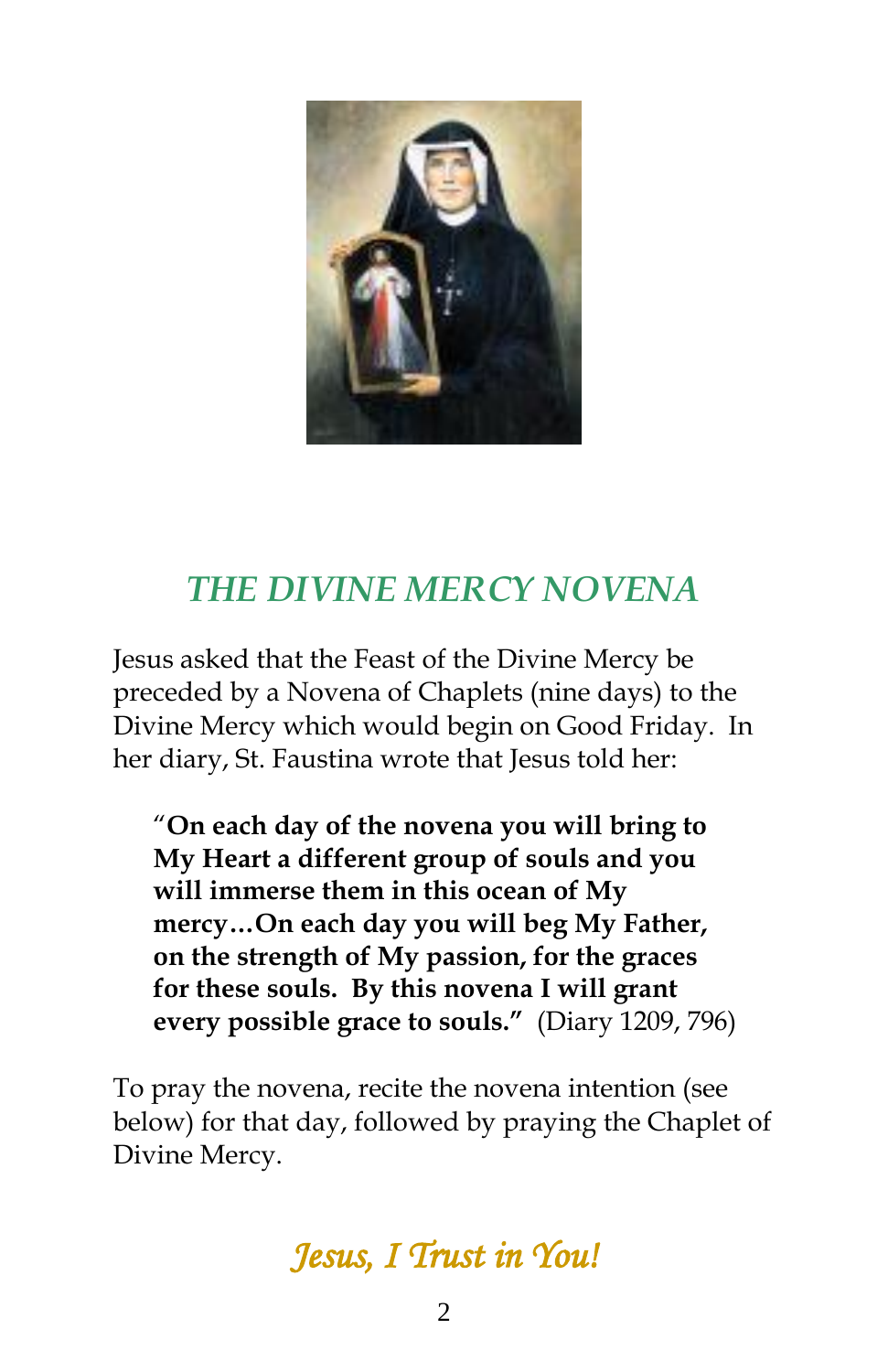#### *First Day (Good Friday): (Diary 1210-1211)*

**"Today bring to Me all mankind, especially all sinners and immerse them in the ocean of My mercy. In this way, you will console Me in the bitter grief into which the loss of souls plunges Me."**

Most Merciful Jesus, whose very nature it is to have compassion on us and to forgive us, do not look upon our sins, but upon our trust which we place in Your infinite goodness. Receive us all into the abode of your Most Compassionate Heart, and never let us escape from it. We beg this of You by Your love which unites You to the Father and the Holy Spirit.

Eternal Father, turn Your merciful gaze upon all mankind and especially poor sinners, all enfolded in the Most Compassionate Heart of Jesus. For the sake of His Sorrowful Passion, show us your mercy, that we may praise the omnipotence of Your mercy forever and ever. Amen.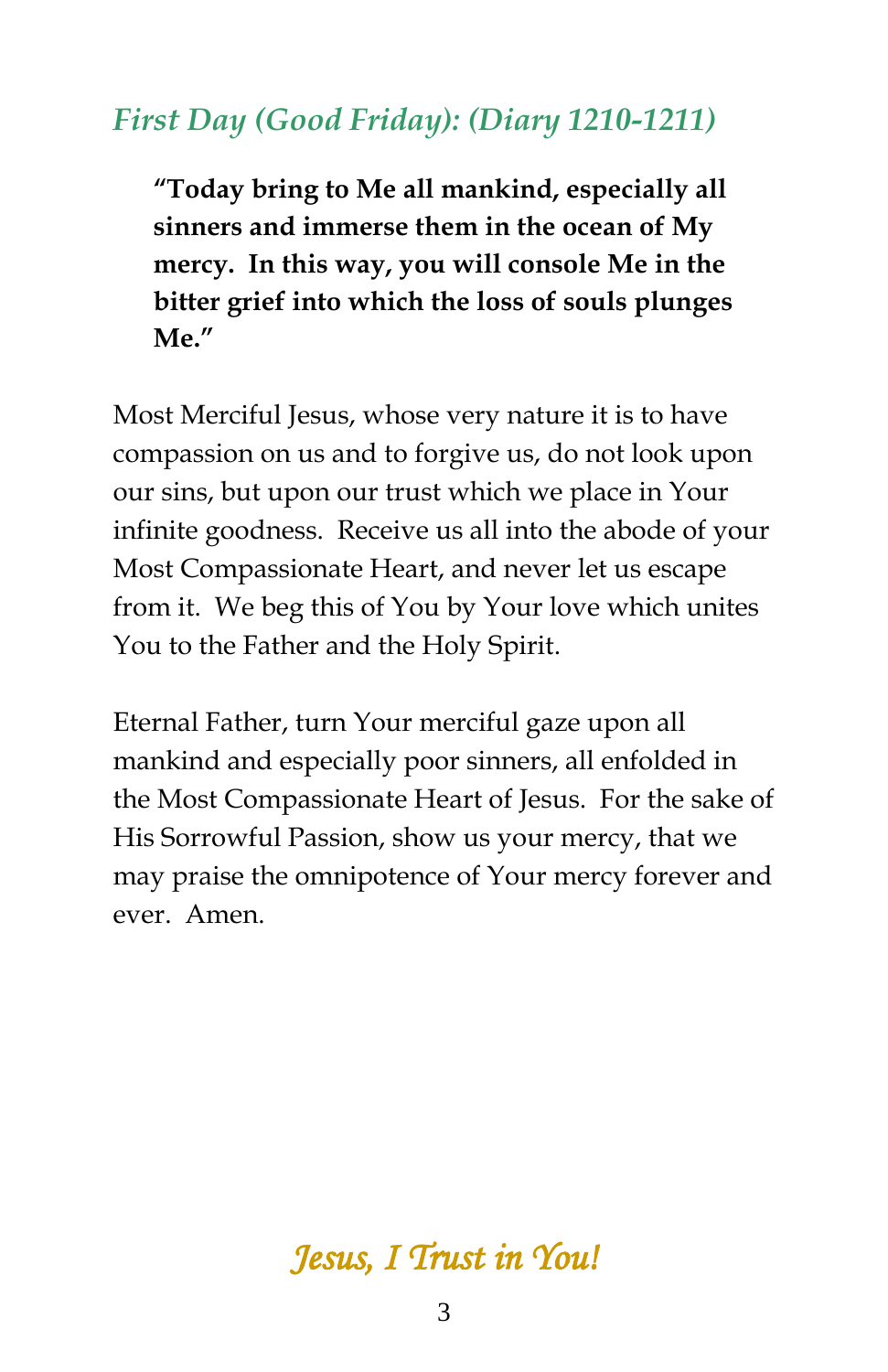#### *Second Day: (Diary 1212-1213)*

**"Today bring to me the Souls of Priests and Religious and immerse them in My unfathomable mercy. It was they who gave Me strength to endure My bitter Passion. Through them as through channels, My Mercy flows out upon mankind."** 

Most Merciful Jesus, from whom comes all that is good, increase Your grace in men and women consecrated to Your service, that they may perform worthy works of mercy, and that all who see them may glorify the Father of Mercy who is in heaven.

Eternal Father, turn your merciful gaze upon the company of chosen ones in Your vineyard – upon the souls of priests and religious; and endow them with the strength of Your blessing. For the love of the Heart of Your Son in which they are enfolded, impart to them Your power and light; that they may be able to guide others in the way of salvation and with one voice sing praise to Your boundless mercy for ages without end. Amen.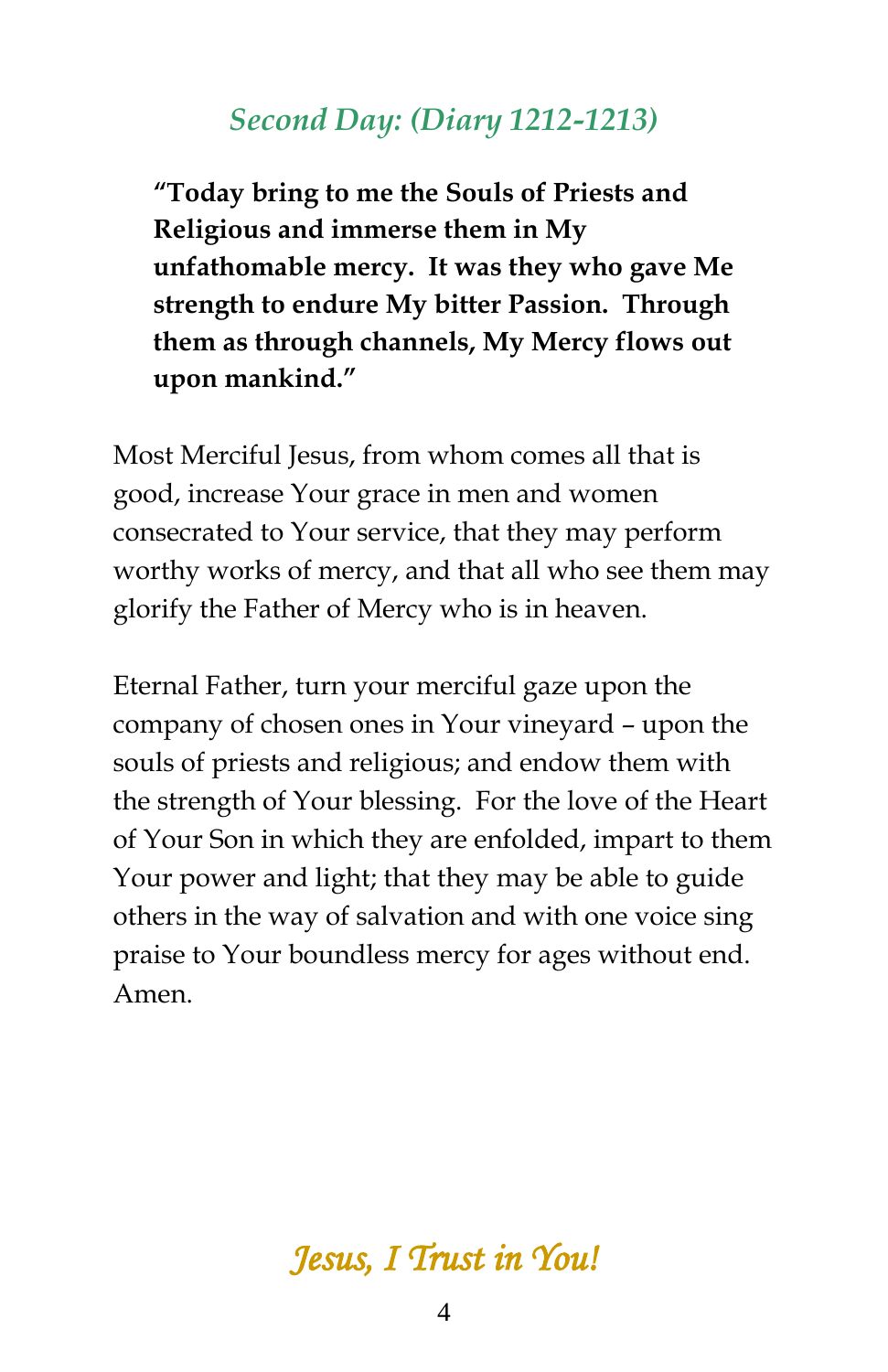#### *Third Day: (Diary 1214-1215)*

**"Today bring to Me all devout and faithful souls and immerse them in the ocean of my mercy. These souls brought Me consolation on the Way of the Cross. They were the drop of consolation in the midst of an ocean of bitterness."** 

Most Merciful Jesus, from the treasury of Your mercy, You impart your graces in great abundance to each and all. Receive us into the abode of Your Most Compassionate Heart and never let us escape from it. We beg this of You by that most wondrous love from the heavenly Father with which Your Heart burns so fiercely.

Eternal Father, turn your Merciful gaze upon faithful souls, as upon the inheritance of Your Son. For the sake of His Sorrowful Passion, grant them Your blessing and surround them with Your constant protection. Thus, may they never fail in love or lose the treasure of the holy faith, but rather, with all the hosts of Angels and Saints, may they glorify Your boundless mercy for endless ages. Amen.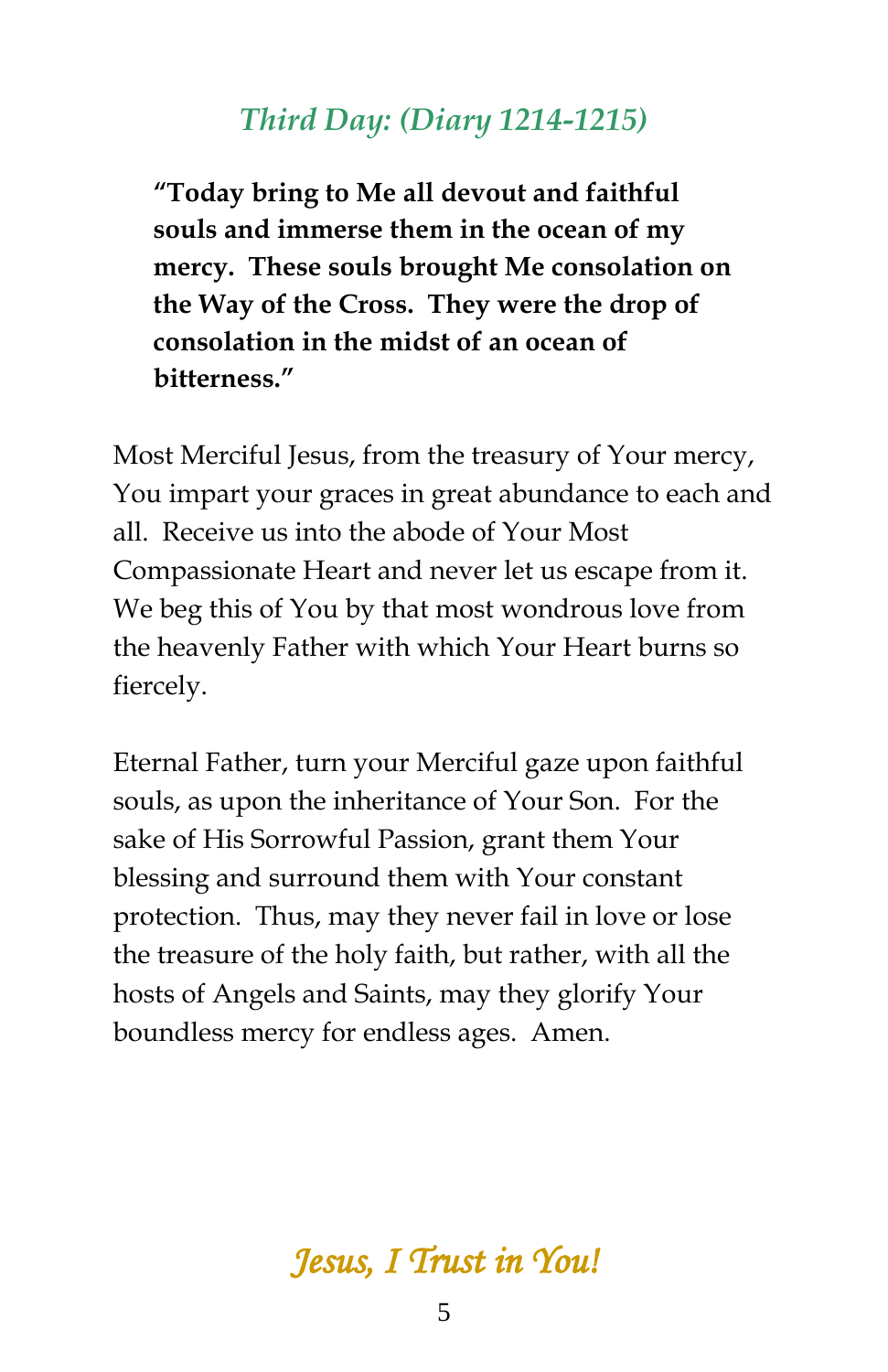#### *Fourth Day: (Diary 1216-1217)*

**"Today bring to Me those who do not believe in God and those who do not yet know Me. I was thinking also of them during My bitter Passion, and their future zeal comforted My heart. Immerse them in the ocean of My mercy."**

Most Compassionate Jesus, You are the Light of the whole world. Receive into the abode of Your Most Compassionate Heart the souls of those who do not believe in God and of those who as yet do not know You. Let the rays of Your grace enlighten them that they, too, together with us, may extol Your wonderful mercy; and do not let them escape from the abode which is Your Most Compassionate Heart.

Eternal Father, turn your merciful gaze upon the souls of those who do not know you, but who are enclosed in the Most Compassionate Heart of Jesus. Draw them to the light of the Gospel. These souls do not know what great happiness it is to love you. Grant that they, too, may extol the generosity of Your mercy for endless ages. Amen.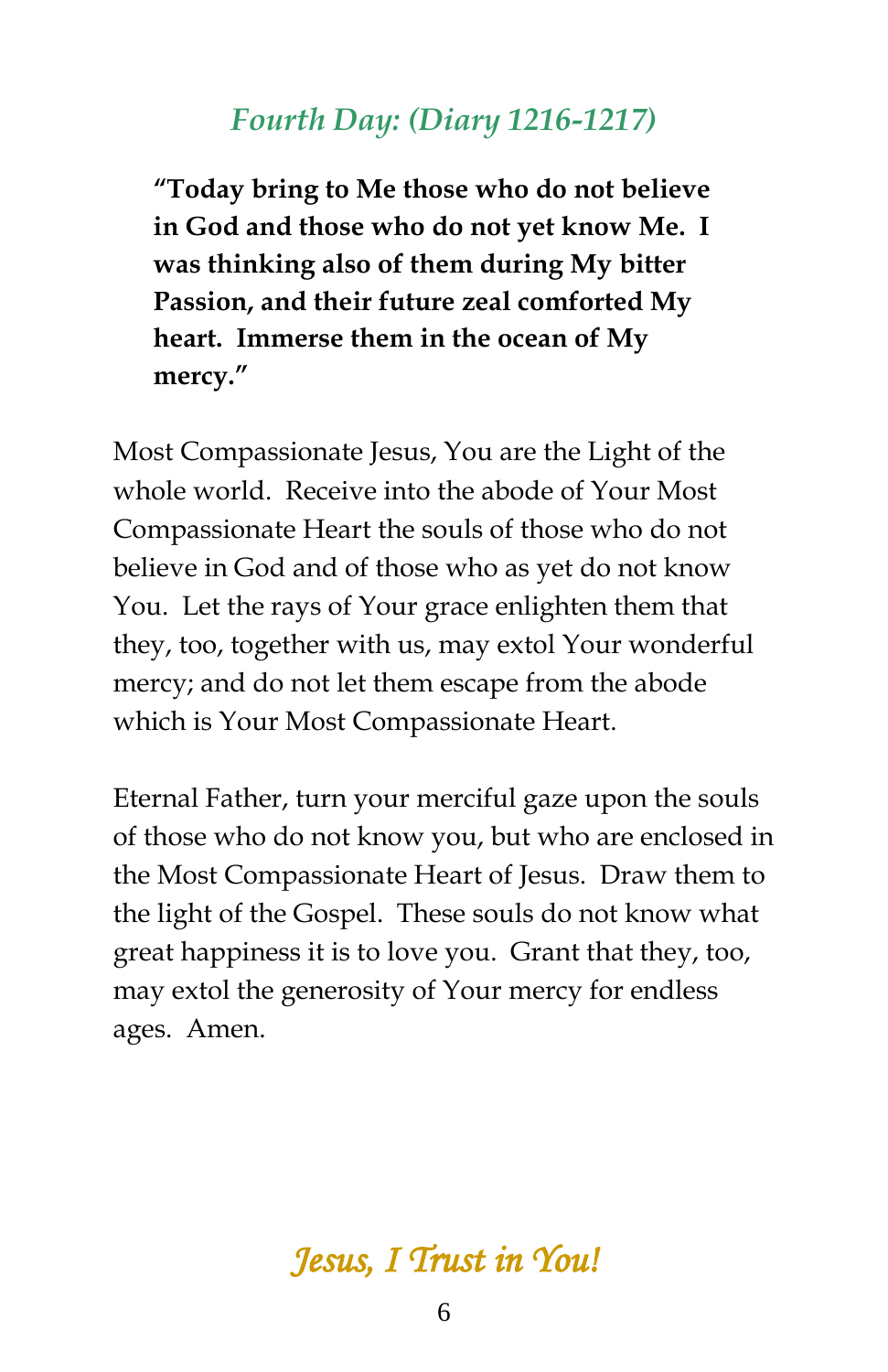## *Fifth Day: (Diary 1218-1219)*

**"Today bring to Me the souls of those who have separated themselves from My church and immerse them in the ocean of My mercy. During My bitter Passion they tore at My Body and Heart that is My church. As they return to unity with the church, My wounds heal and in this way they alleviate My passion."**

Most Merciful Jesus, Goodness Itself, You do not refuse light to those who seek it of You. Receive into the abode of Your Most Compassionate Heart the souls of those who have separated themselves from Your church, and do not let them escape from the abode of Your Most Compassionate Heart; but bring it about that they, too, come to glorify the generosity of Your mercy.

Eternal Father, turn Your merciful gaze upon the souls of those who have separated themselves from Your Son's church, who have squandered Your blessings and misused Your graces obstinately persisting in their errors. Do not look upon their errors, but upon the love of Your Own Son and upon His bitter Passion, which He underwent for their sake, since they, too, are enclosed in His Most Compassionate Heart. Bring it about that they also may glorify your great mercy for endless ages. Amen.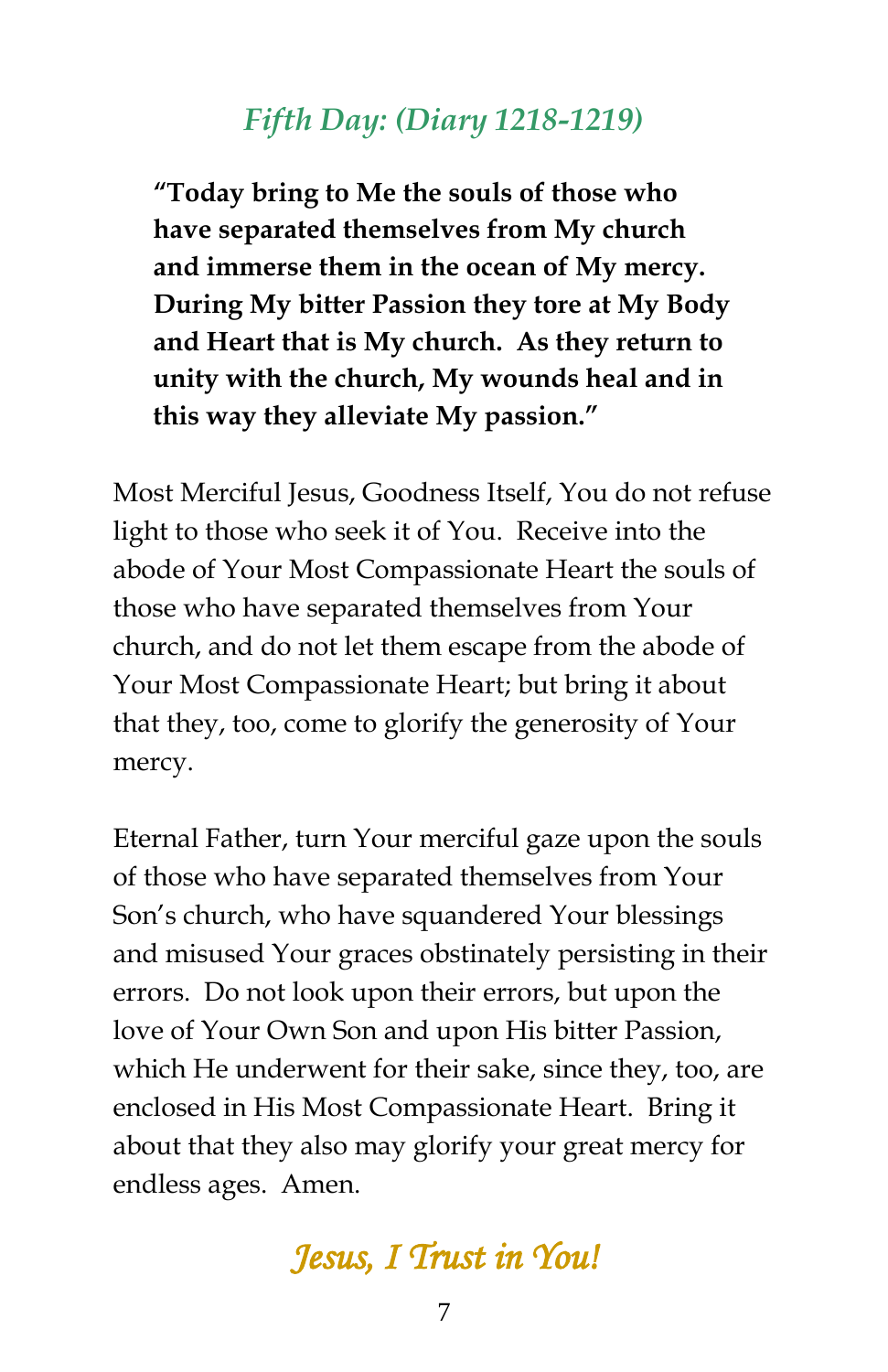#### *Sixth Day: (Diary 1220-1223)*

**"Today bring to Me the meek and humble souls and the souls of little children and immerse them in My mercy. These souls most closely resemble My Heart. They strengthened Me during My bitter agony. I saw them as earthly Angels who will keep vigil at My altars. I pour out upon them whole torrents of grace. Only the humble soul is capable of receiving My grace. I favor humble souls with My confidence."** 

Most Merciful Jesus, You Yourself have said "Learn from Me for I am meek and humble of heart." Receive into the abode of Your Most Compassionate Heart all meek and humble souls and the souls of little children. These souls send all heaven into ecstasy, and they are the heavenly Father's favorites. They are a sweetsmelling bouquet before the throne of God; God himself takes delight in their fragrance. These souls have a permanent abode in Your Most Compassionate Heart, O Jesus, and they unceasingly sing out a hymn of love and mercy.

Eternal Father, turn Your merciful gaze upon meek souls, upon humble souls and upon little children, who are enfolded in the abode of the Most Compassionate Heart of Jesus. Those souls bear the closest resemblance to Your Son. Their fragrance rises from the earth and reaches Your very throne. Father of mercy and of all goodness, I beg You by the love You bear these souls and by the delight you take in them: Bless the whole world that all souls together may sing out the praises of Your mercy for endless ages. Amen.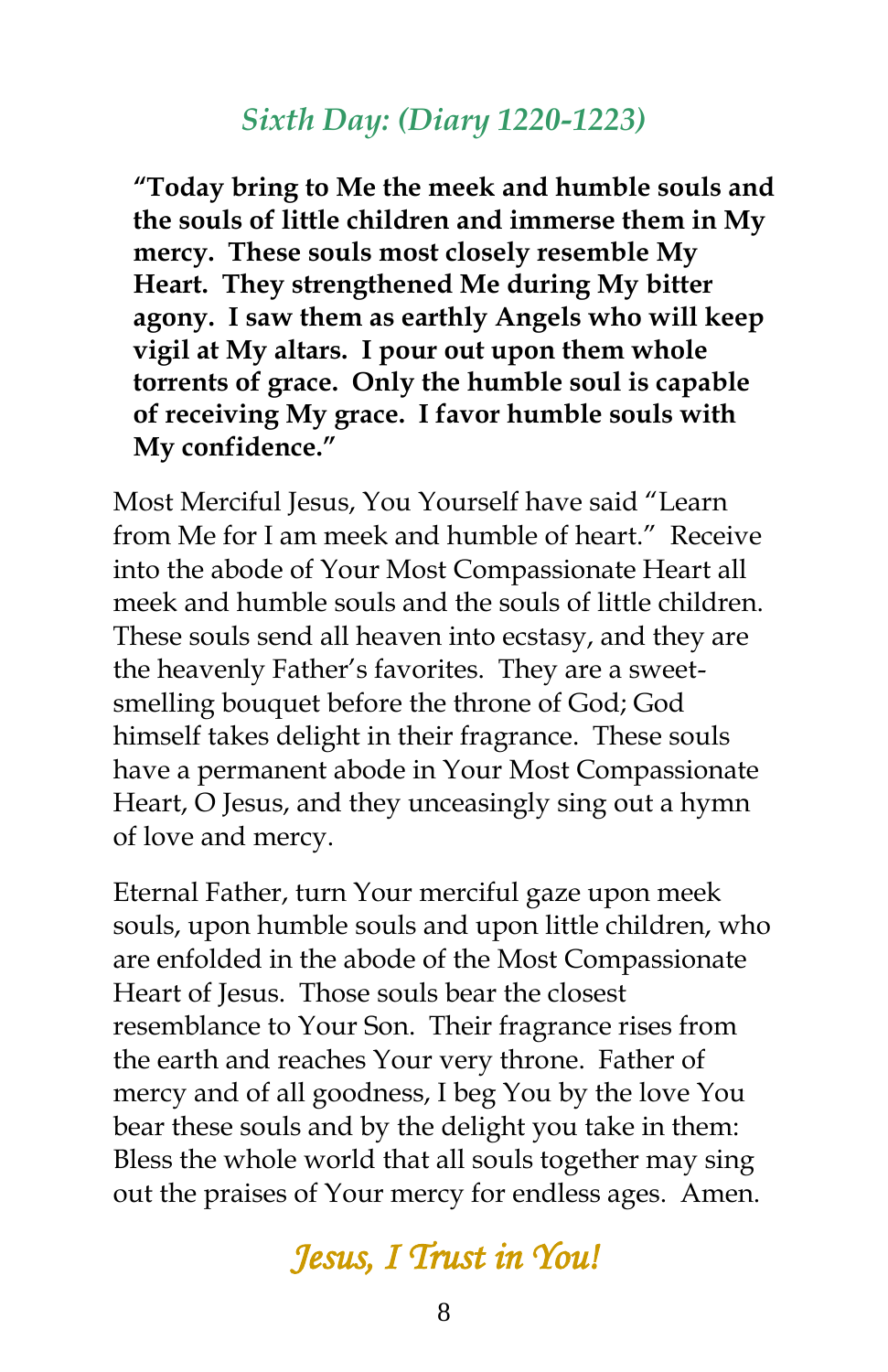#### *Seventh Day: (Diary 1224-1225)*

**"Today bring to Me the souls who especially venerate and glorify My mercy and immerse them in My mercy. These souls sorrowed most over My Passion and entered most deeply into My spirit. They are living images of My Most Compassionate Heart. These souls will shine with a special brightness in the next life. Not one of them will go into the fire of hell. I shall particularly defend each one of them at the hour of death."**

Most Merciful Jesus, whose heart is love itself, receive into the abode of Your Most Compassionate Heart the souls of those who particularly extol and venerate the greatness of Your Mercy. These souls are mighty with the very power of God Himself. In the midst of all afflictions and adversities they go forward, confident in Your mercy, and united to You, O Jesus, they carry all mankind on their shoulders. These souls will not be judged severely, but Your mercy will embrace them as they depart from this life.

Eternal Father, turn Your Merciful gaze upon the souls who glorify and venerate Your greatest attribute, that of Your fathomless mercy, and who are enclosed in the Most Compassionate Heart of Jesus. These souls are a living Gospel; their hands are full of deeds of mercy and their hearts overflowing with joy, sing a canticle of mercy to You, O Most High! I beg you O God: Show them Your mercy according to the hope and trust they have placed in You. Let there be accomplished in them the promise of Jesus, who said to them that during their life, but especially at the hour of death, the souls who will venerate this fathomless mercy of His, He Himself will defend as His Glory. Amen.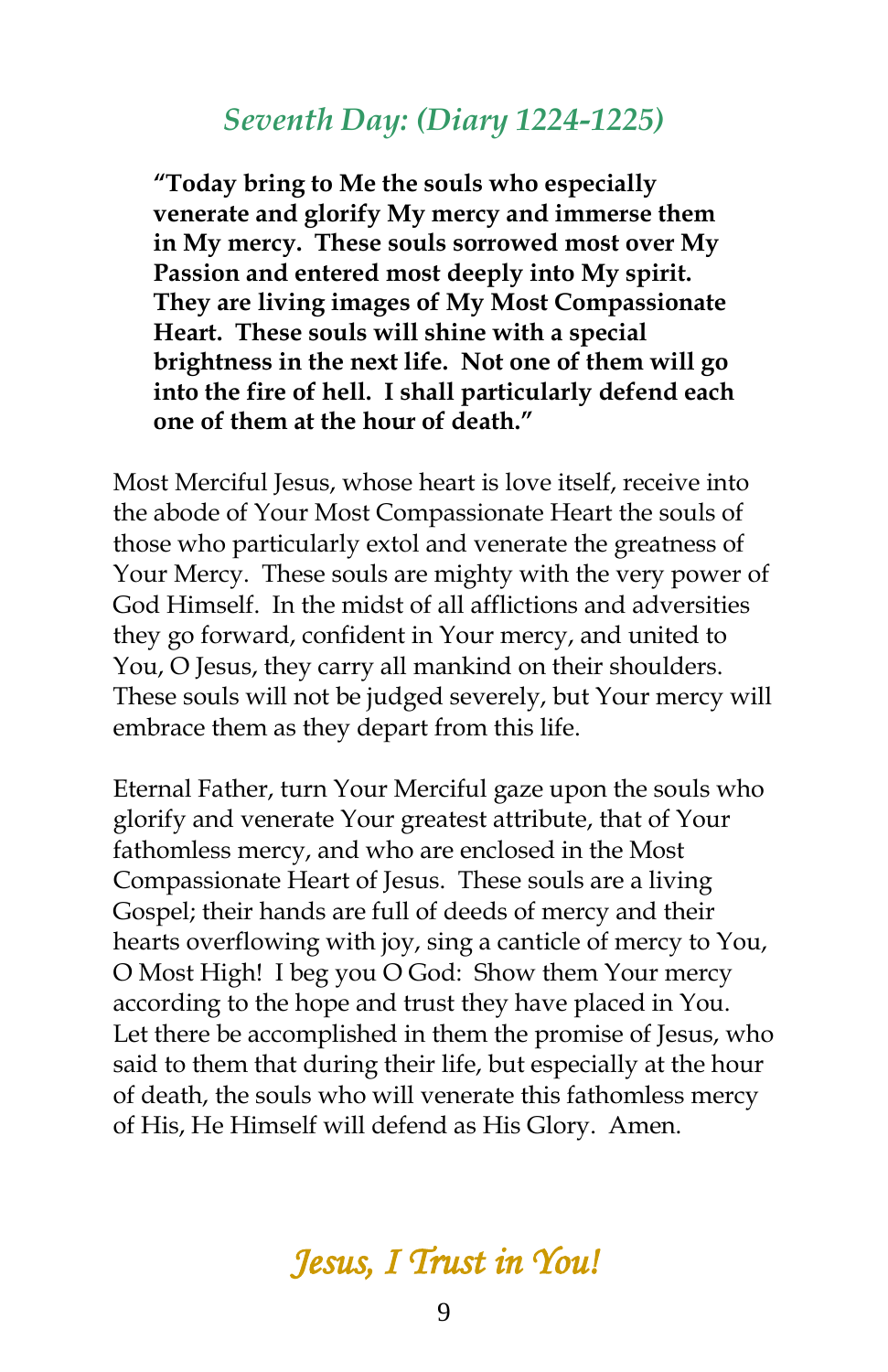#### *Eighth Day: (Diary 1226-1227)*

**"Today bring to Me the souls who are detained in purgatory and immerse them in the abyss of My mercy. Let the torrents of My Blood cool down their scorching flames. All these souls are greatly loved by Me. They are making retribution to My justice."**

Most Merciful Jesus, You Yourself have said that You desire mercy; so I bring to the abode of Your Most Compassionate Heart the souls in Purgatory, souls who are very dear to You, and yet must make retribution to Your justice. May the streams of Blood and Water which gushed forth from Your Heart put out the flames of Purgatory, that there, too, the power of Your mercy may be celebrated.

Eternal Father, turn Your most merciful gaze upon the souls suffering in Purgatory, who are enfolded in the Most Compassionate Heart of Jesus. I beg You, by the sorrowful Passion of Jesus Your Son, and by all the bitterness with which His most sacred Soul was flooded, manifest Your mercy to the souls who are under Your just scrutiny. Look upon them in no other way but only through the Wounds of Jesus, Your dearly beloved Son, for we firmly believe there is no limit to Your goodness and compassion. Amen.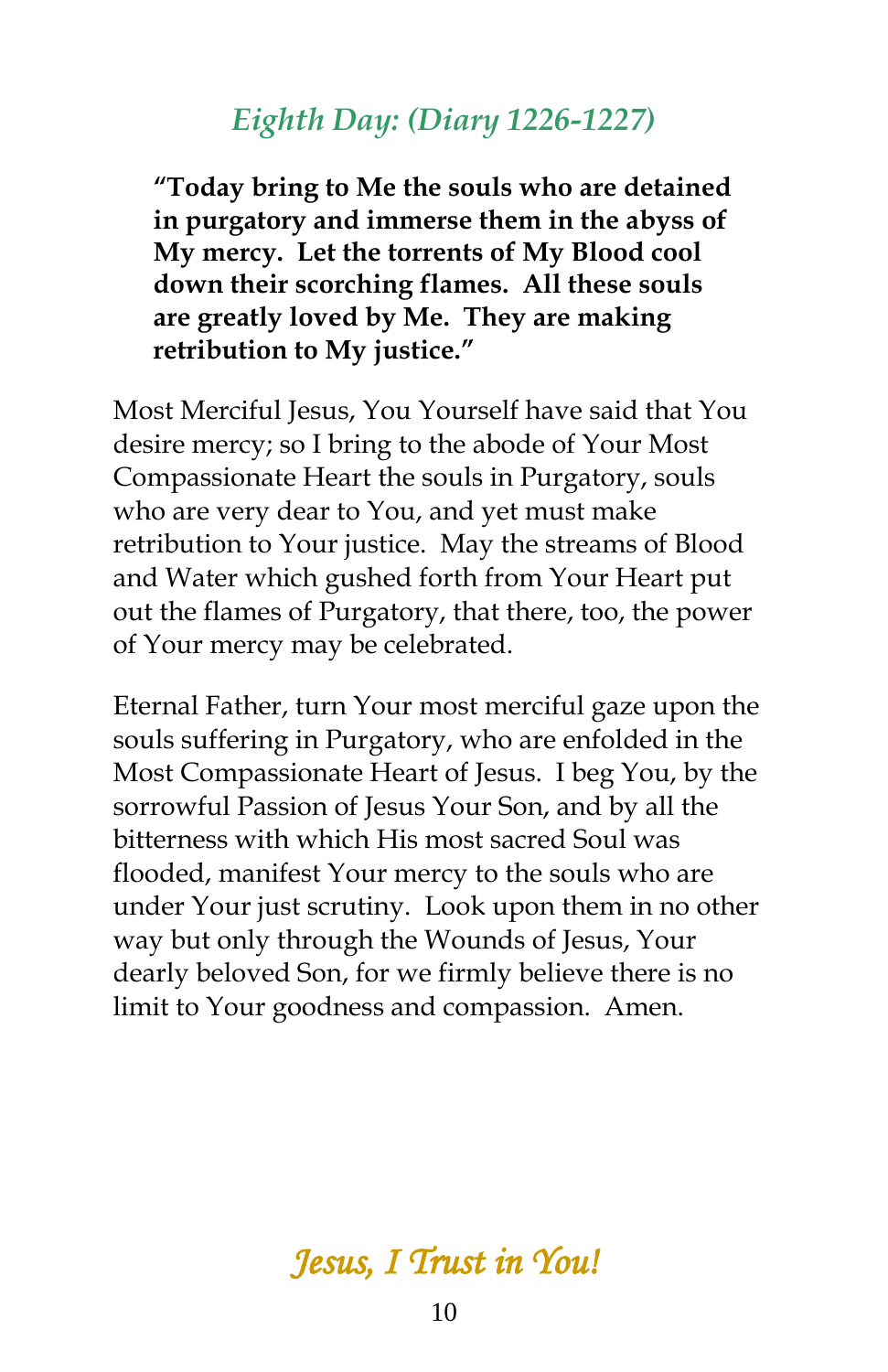#### *Ninth Day: (Diary 1228-1229)*

**"Today bring to Me the souls who have become lukewarm and immerse them in the abyss of My mercy. These souls wound My heart most painfully. My soul suffered the most dreadful loathing in the Garden of Olives because of lukewarm souls. They were the reason I cried out: 'Father, take this cup away from Me, if it be Your will.' For them the last hope of salvation is to run to My Mercy"** 

Most Compassionate Jesus, You are Compassion itself. I bring lukewarm souls into the abode of Your Most Compassionate Heart. In this fire of Your pure love let these tepid souls, who, like corpses, filled You with such deep loathing, be once again set aflame. O Most Compassionate Jesus, exercise the omnipotence of Your mercy and draw them into the very ardor of Your love; and bestow upon them the gift of holy love, for nothing is beyond Your power.

Eternal Father, turn Your merciful gaze upon lukewarm souls who are nonetheless enfolded in the Most Compassionate Heart of Jesus. Father of Mercy, I beg You by the bitter Passion of Your Son and by His three-hour agony on the cross; let them, too, glorify the abyss of Your mercy. Amen.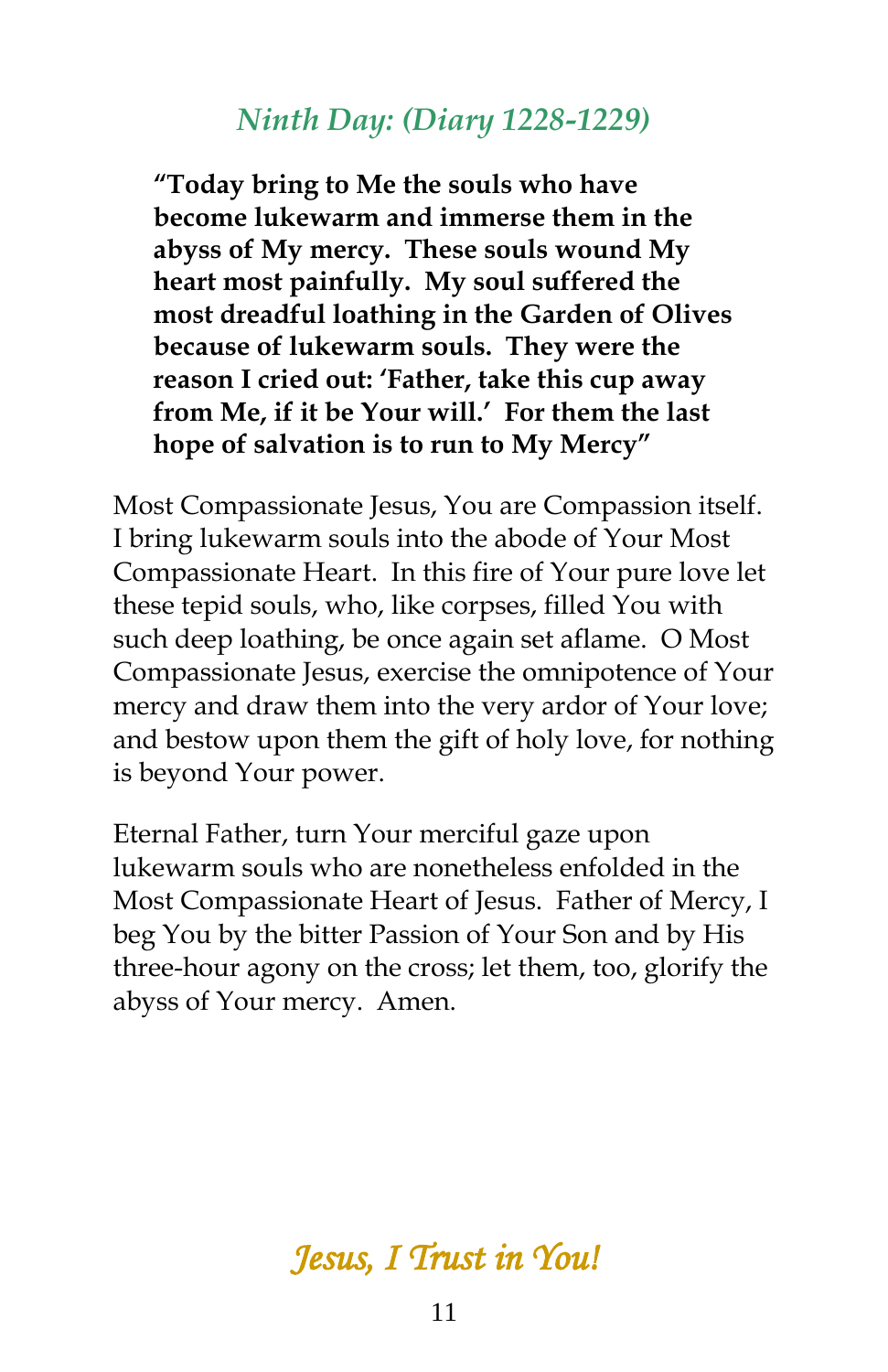## *THE CHAPLET OF DIVINE MERCY*

Our Lord revealed to St. Faustina a powerful prayer that He wanted everyone to pray – The Chaplet of Divine Mercy. The Lord promised extraordinary graces to those that would recite this prayer, even if only once. The Chaplet of Divine Mercy is recited using ordinary rosary beads of five decades. (Diary 476) The Chaplet can be said at any time of day, but is recommended at 3:00 PM, the hour of Mercy, when Jesus died on the cross. (Diary 1572)

*1. The Sign of the Cross:* In the Name of the Father, the Son, and the Holy Spirit. Amen.

*2. Opening Prayers:* You expired Jesus, but the source of life gushed forth for souls, and the ocean of mercy opened up for the whole world. O Fount of Life, unfathomable Divine Mercy, envelope the whole world and empty Yourself out upon us. (Recite once.)

O Blood and Water, which gushed forth from the Heart of Jesus as a fountain of mercy for us, I trust in you. (Repeat three times)

*3. The Our Father:* Our Father, who art in heaven, hallowed be thy name; Thy kingdom come, Thy will be done on earth as it is in heaven. Give us this day our daily bread and forgive us our trespasses as we forgive those who trespass against us; and lead us not into temptation, but deliver us from evil. Amen.

*4. The Hail Mary:* Hail Mary, full of Grace, the Lord is with you. Blessed are you among women, and blessed is the fruit of your womb, Jesus. Holy Mary, Mother of God, pray for us sinners, now and at the hour of our death. Amen.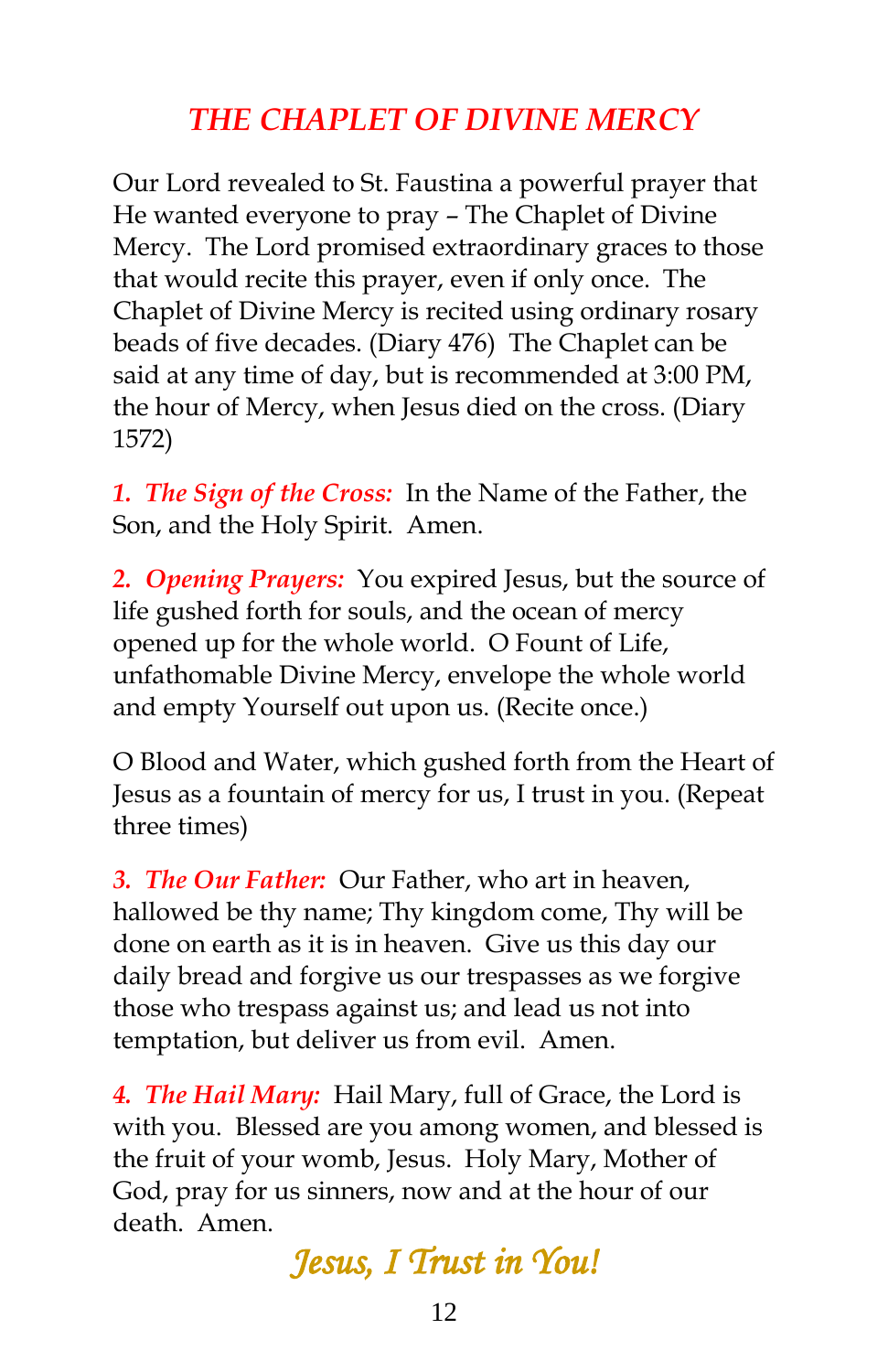*5. The Apostle's Creed:* I believe in God, the Father Almighty, Creator of heaven and earth. I believe in Jesus Christ, His only Son, our Lord. He was conceived by the power of the Holy Spirit and born of the Virgin Mary. He suffered under Pontius Pilate, was crucified, died, and was buried. He descended to the dead. On the third day He rose again. He ascended into heaven, and is seated at the right hand of the Father. He will come again to judge the living and the dead. I believe in the Holy Spirit, the Holy Catholic Church, and the communion of saints, the forgiveness of sins, the resurrection of the body, and life everlasting. Amen.

*6. On the large beads before each decade say:* Eternal Father, I offer you the Body and Blood, Soul and Divinity of your dearly beloved Son, our Lord, Jesus Christ, in atonement for our sins and those of the whole world.

*7. On the 10 small beads say:* For the sake of His sorrowful Passion, have mercy on us and on the whole world. (Repeat 6 & 7 for 5 decades.)

*8. Recite the concluding doxology:* Holy God, Holy Mighty One, Holy Immortal One, have mercy on us and on the whole world. (Repeat three times)

*9. Closing Prayer:* Eternal God, in whom mercy is endless and the treasury of compassion inexhaustible, look kindly upon us and increase Your mercy in us, that in difficult moments we might not despair nor become despondent, but with great confidence submit ourselves to Your holy will, which is Love and Mercy itself.

*10. The Sign of the Cross:* In the Name of the Father, the Son, and the Holy Spirit. Amen.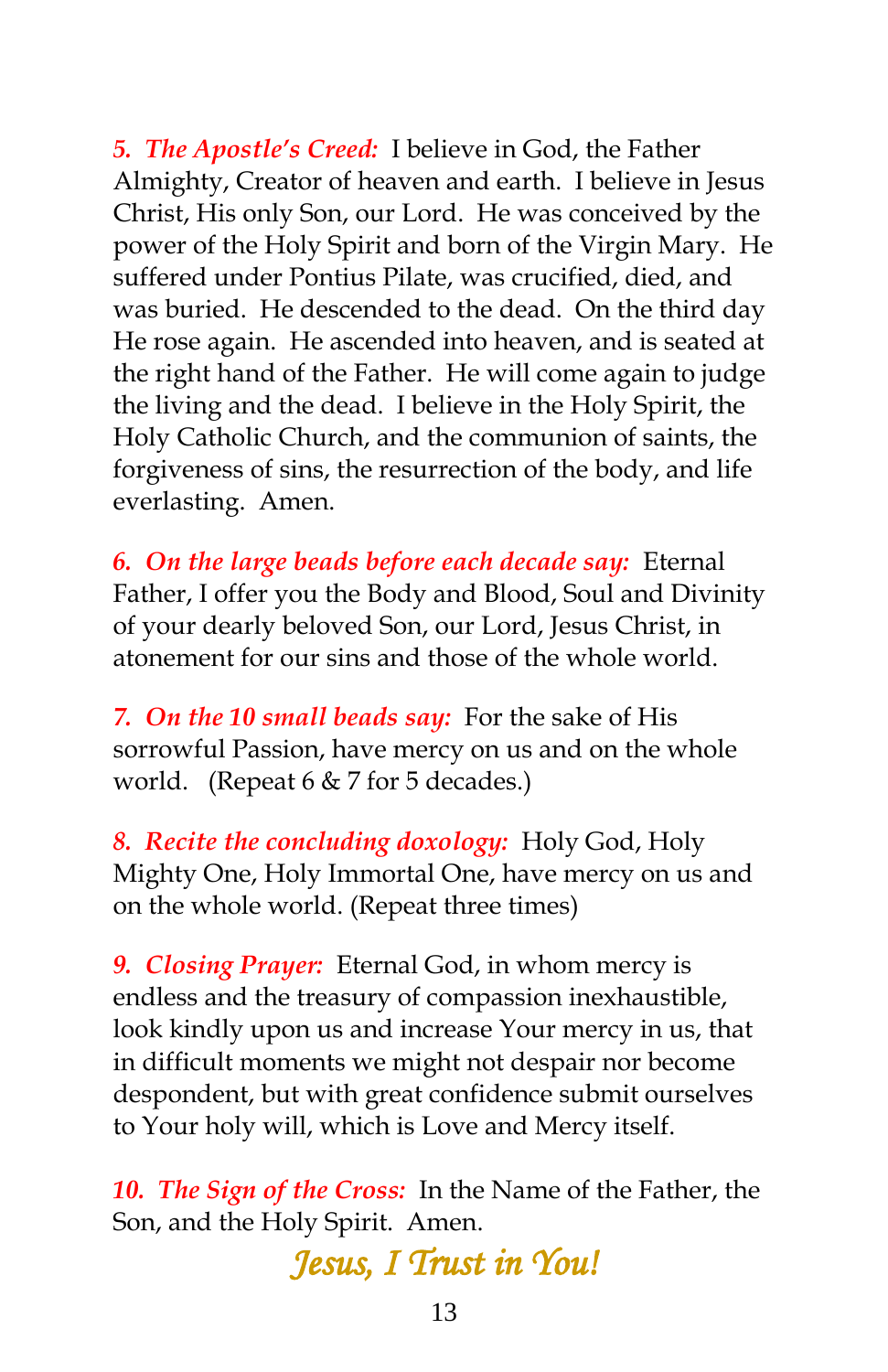# **Saint Maria Faustina Kowalska**



Saint Maria Faustina

Sister Faustina was a young, uneducated nun in a convent of the Congregation of Sisters of Our Lady of Mercy in Poland during the 1930s. She came from a poor family that struggled during the years of World War I. She had only three years of simple education, so hers were the humblest tasks in the convent, usually in the kitchen or garden. However, she

received extraordinary revelations — or messages — from our Lord Jesus. Jesus asked Sr. Faustina to record these experiences, which she compiled into notebooks. These notebooks are known today as the *Diary of Saint Maria Faustina Kowalska*, and the words contained within are God's loving message of Divine Mercy.

Though the Divine Mercy message is not new to the teachings of the Church, Sr. Faustina's *Diary* sparked a great movement, and a strong and significant focus on the mercy of Christ. Saint John Paul II canonized Sr. Faustina in 2000 making her the "first saint of the new millennium." Speaking of Sr. Faustina and the importance of the message contained in her *Diary*, the Pope called her "the great apostle of Divine Mercy in our time."

# **History of the Message and Devotion to Divine Mercy**

The Message of the Divine Mercy that Sr. Faustina received from the Lord was not only directed toward her personal growth in faith but also toward the good of the people. With the command of our Lord to paint an image according to the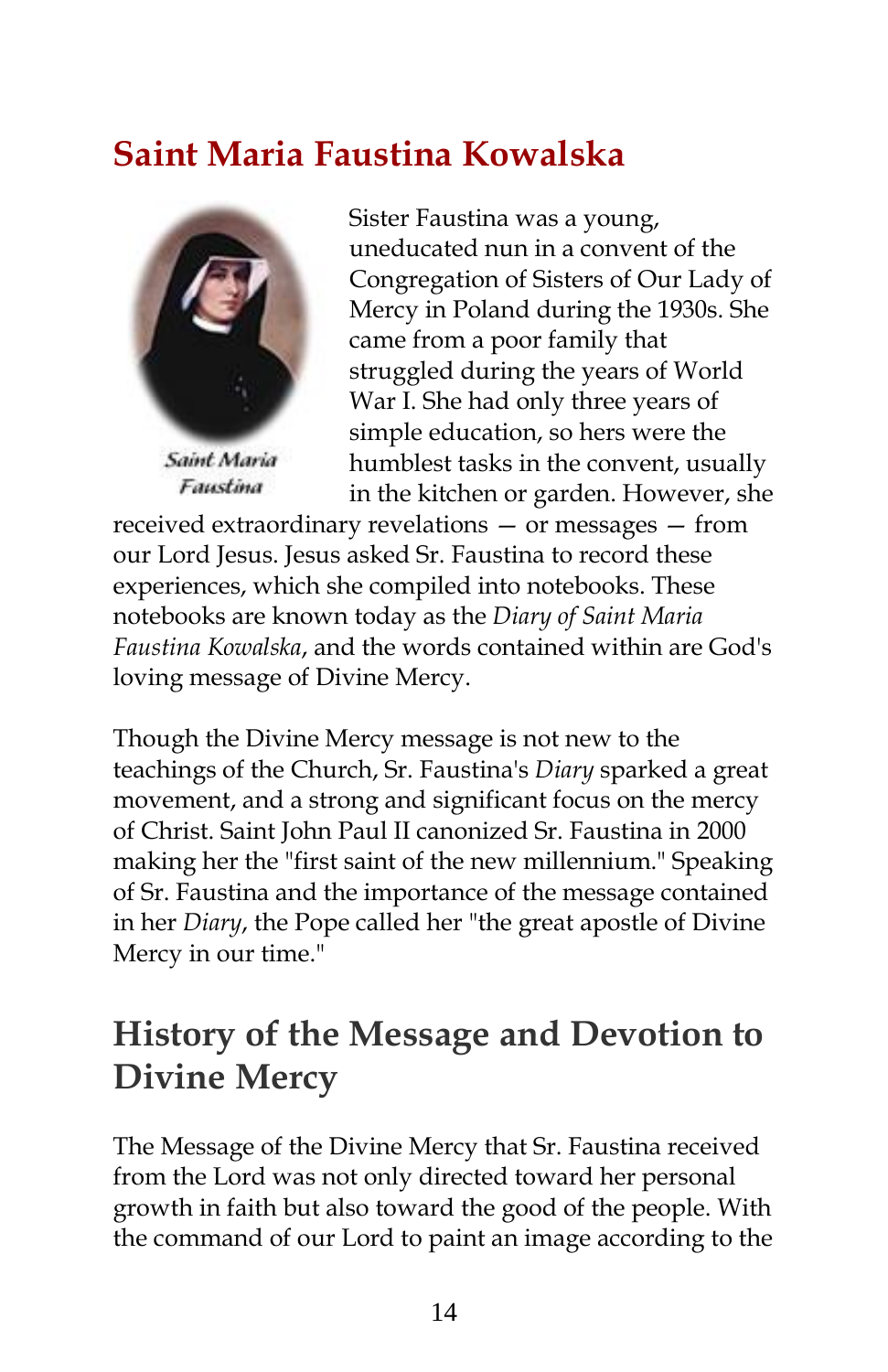pattern that Sr. Faustina had seen, came also a request to have this image venerated, first in the Sisters' chapel, and then throughout the world. The same is true with the revelations of the Chaplet. The Lord requested that this Chaplet be said not only by Sr. Faustina, but by others: *"Encourage souls to say the Chaplet that I have given you."*

The same is true of the revelation of the Feast of Mercy. *"The Feast of Mercy emerged from my very depths of tenderness. It is my desire that it solemnly be celebrated on the first Sunday after Easter. Mankind will not have peace until it turns to the fount of My Mercy."*

These requests of the Lord given to Sr. Faustina between 1931 and 1938 can be considered the beginning of the Divine Mercy Message and Devotion in the new forms.

Through the efforts of Sr. Faustina's spiritual directors, Fr. Michael Sopocko, and Fr. Joseph Andrasz, SJ, and others including the Marians of the Immaculate Conception — this message began to spread throughout the world.

However, it is important to remember that this message of The Divine Mercy, revealed to St. Faustina and to our present generation is not new. It is a powerful reminder of who God is and has been from the very beginning. This truth that God is in His very nature Love and Mercy Itself, is given to us by our Judeo-Christian faith and God's selfrevelation. The veil that has hidden the mystery of God from eternity was lifted by God Himself. In His goodness and love God chose to reveal Himself to us, His creatures, and to make known His eternal plan of salvation. This He had done partly through the Old Testament Patriarchs, Moses and the Prophets, and fully through His only Son, our Lord Jesus Christ. In the person of Jesus Christ, conceived through power of the Holy Spirit and born of the Virgin Mary, the unseen God was made visible.